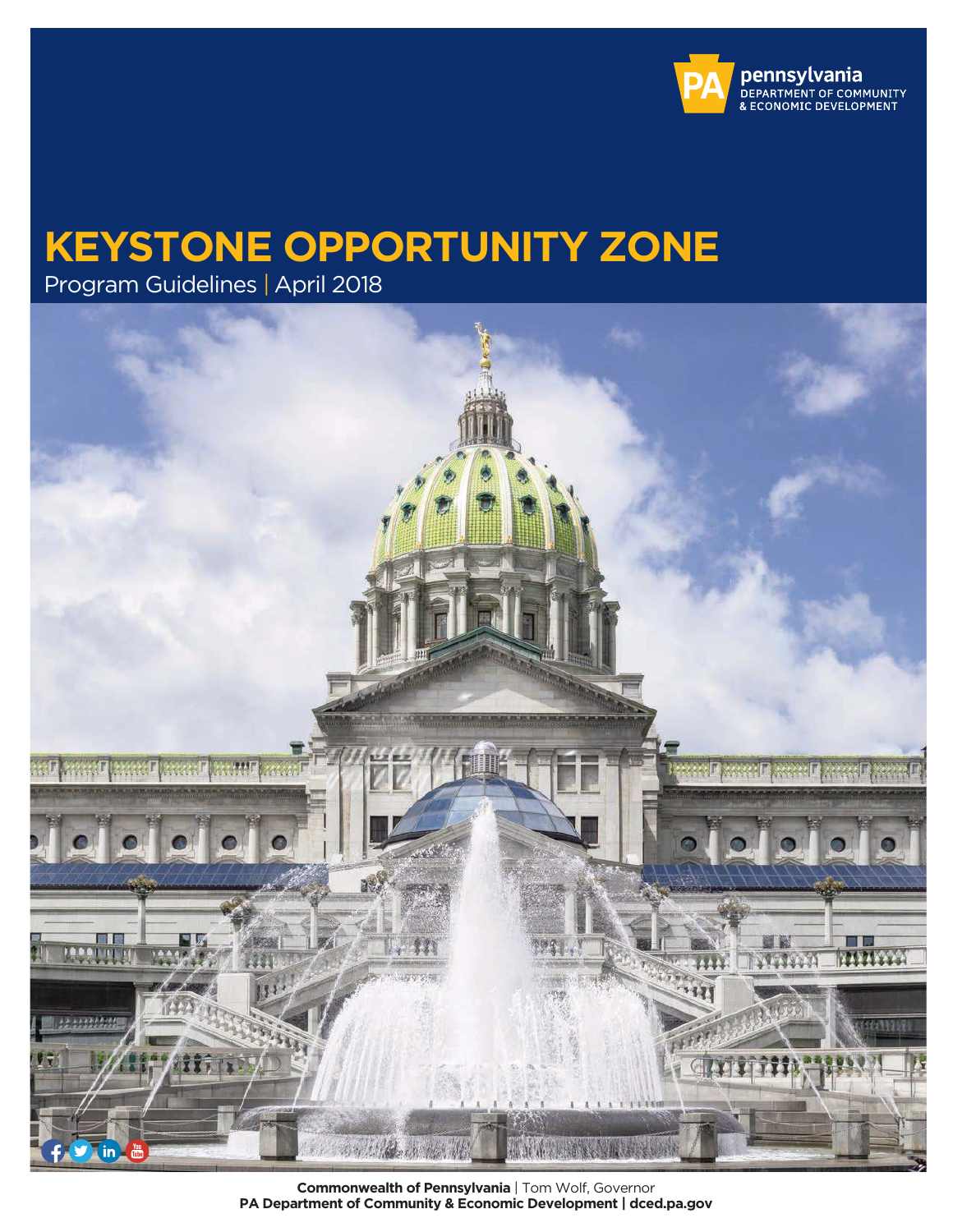## **Table of Contents**

| <b>Section I</b>   |  |
|--------------------|--|
| Α.                 |  |
| В.                 |  |
| C.                 |  |
| D.                 |  |
| Е.                 |  |
| <b>Section II</b>  |  |
| Α.                 |  |
| В.                 |  |
| <b>Section III</b> |  |
| A.                 |  |
| В.                 |  |
| <b>Attachments</b> |  |
|                    |  |
| $\mathbf{H}$       |  |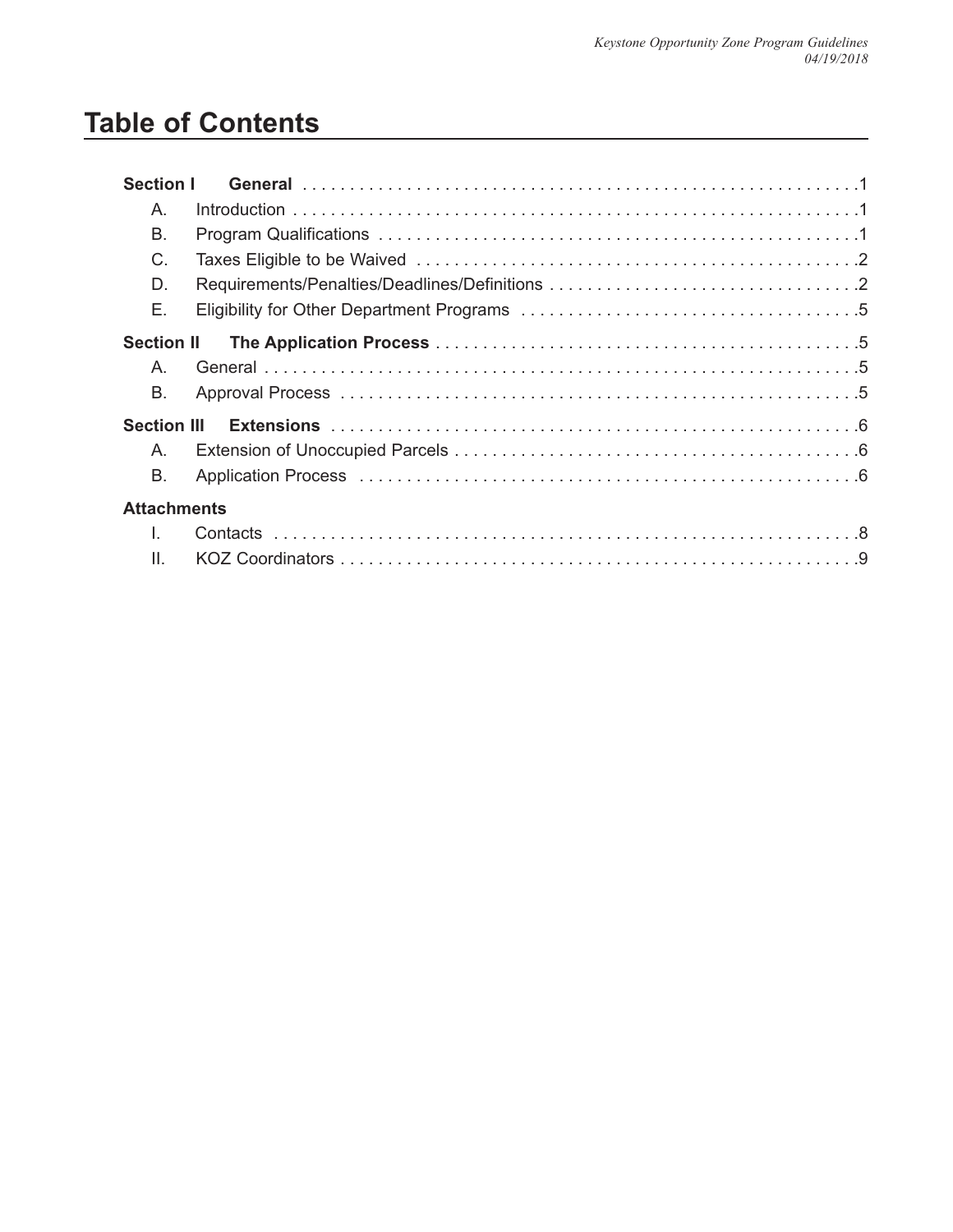## **Section I – General**

### **A. Introduction**

The Keystone Opportunity Zone (KOZ) Program is one of the nation's boldest and most innovative economic and community development programs. This unique program develops a community's abandoned, unused, underutilized land and buildings into business districts and residential areas that present a well-rounded and well-balanced approach to community revitalization. The Department of Community and Economic Development (the "Department") administers this partnership between state and local government in collaboration with the Department of Revenue (state taxes) and the Department of Labor and Industry (Unemployment Compensation taxes), based on the act of October 6, 1998 (P.L. 705, No. 92) known as the Keystone Opportunity Zone, Keystone Opportunity Expansion Zone and Keystone Opportunity Improvement Zone Act (73 P.S. §§820.101- 820.1309) (the "Act").

Unless otherwise indicated, the term "Zone" or "Zones" refers collectively to a KOZ, KOEZ and KOIZ. Zones are designated by the local communities and approved by the Department, except for KOIZ, which are designated by Executive Order of the Governor and approved by the local communities. Zones provide specific state and local tax benefits. Zones entitle businesses and residents to certain tax benefits when they locate in a Zone. The number and size of Zones varies. Each Zone is comprised of Subzones. The term "Subzone" or "Subzones" refers collectively to KOZ Subzones, KOEZ Subzones and KOIZ Subzones unless otherwise indicated. Along with the remarkable tax advantages, these areas provide close proximity to major interstates, ports, rail lines and international airports.

### **B. Program Qualifications**

- 1. **Qualified Business:** A business authorized to do business in this commonwealth which is located or partially located within a Subzone and is engaged in the active conduct of a trade or business in accordance with the requirements of section 307 of the Act for the taxable year. An agent, broker or representative of a business is not engaged in the active conduct of trade or business for the business. In order to qualify each year for a tax exemption, deduction, abatement or credit under the Act, a business shall own or lease real property in a zone from which the business actively conducts a trade, profession or business. The qualified business shall receive certification from the Department that the business is located and is in the active conduct of a trade, profession or business, within the zone. The business shall obtain annual renewal of the certification from the Department to continue to qualify as a qualified business.
- 2. **Relocation:** Any existing qualified business relocating from a Pennsylvania location into a zone must demonstrate a significant economic impact that will result from relocation into a zone. Any qualified business currently operating at an underutilized site at the time a such site is designated as a new zone must satisfy the relocation requirements to receive KOEZ benefits. *(See Section D)*
- 3. **Recapture:** Any qualified business that has received KOZ benefits and moves out of the zone within the first 5 years may be subject to penalties.
- 4. **Property Owner Qualifications:** Please be advised that you must apply annually to the Department in order to receive approval for property tax abatement, as required by Section 907 of the Act. If you are found to be noncompliant with any tax or zoning requirements during the calendar year, your KOZ status will be revoked and you may be subject to penalties and/or recapture under the Act.
- 5. **Resident Qualifications:** Residents must maintain compliance with all state and local tax laws and must reside 184 consecutive days in the Zone during each tax year.

All KOZ applicants must file an annual application with the Department.

The KOZ Change of Status notification must be submitted to the Department if a change takes place.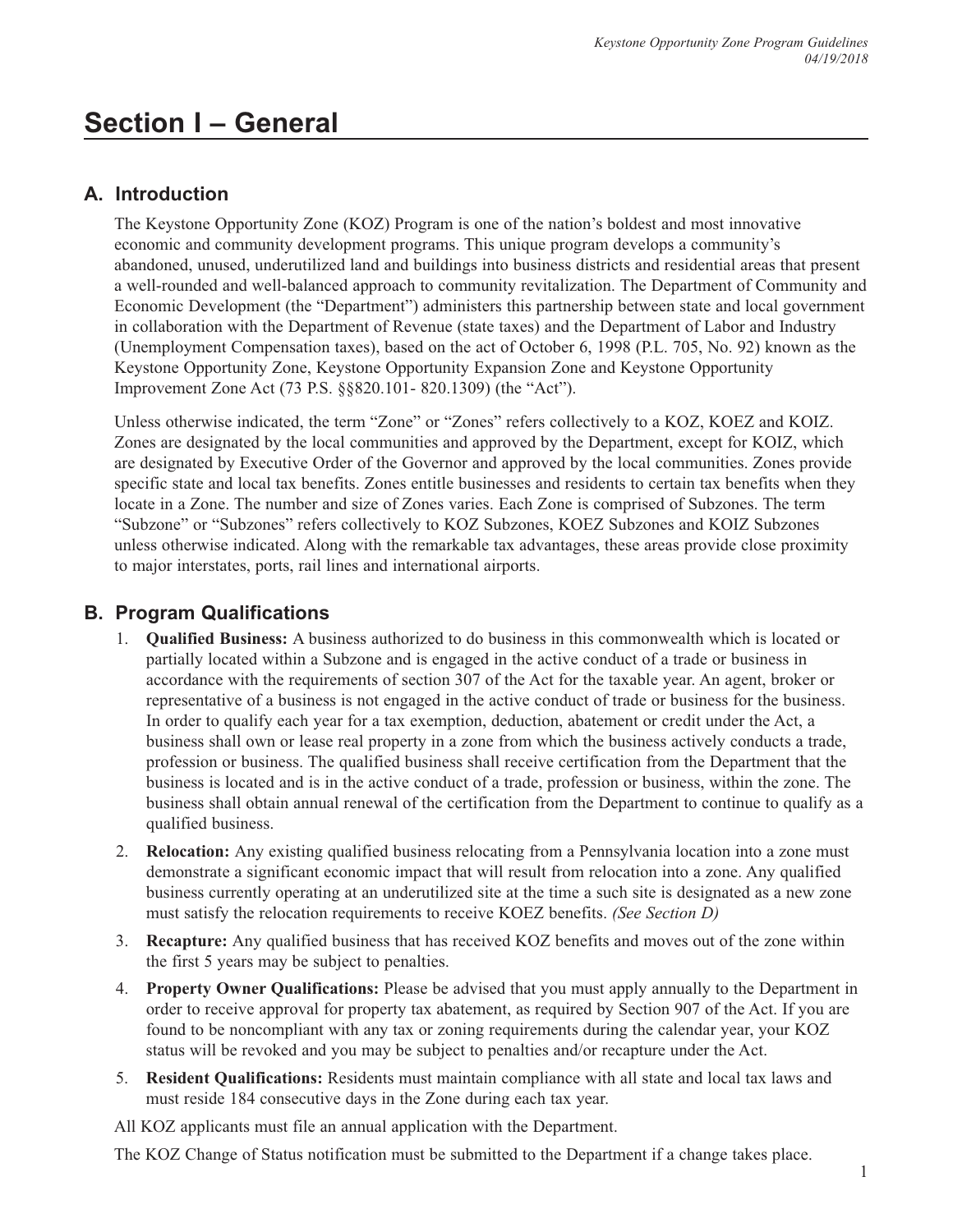## **C. Taxes Eligible To Be Waived**

Through credits, waivers and broad-based tax abatements, total taxes on economic activity in zones are significantly reduced. These benefits affect the following taxes:

#### **State**

- Corporate Net Income tax
- Personal Income tax
- Sales and Use tax (purchases consumed and used by the qualified business in the zone)
- Mutual Thrift Institution tax
- Bank and Trust Company Shares tax
- Insurance Premiums tax

#### **Local**

- $\bullet$ • Earned Income/Net Profits tax
- $\bullet$ • Business Gross Receipts, Business Occupancy, Business Privilege and Mercantile tax
- $\bullet$  . Sales and Use tax (county/city; purchases exclusively used and consumed by the qualified business in the zone)
- Property tax

### **D. Requirements / Penalties / Deadlines / Definitions**

#### 1. **Change of Status Notification (Required)**

KOZ applicants are required to immediately notify the Department when there is a change in status due to relocation, sale, local non-compliance, closure, death, business name change, parcel number change, address change or any change that may affect benefit status.

#### 2. **Existing Pennsylvania Business Relocating to a Keystone Opportunity Zone**

Any business that relocates from outside a subzone, improvement subzone or expansion subzone into a subzone, improvement subzone or expansion subzone shall not receive any of the exemptions, deductions, abatements or credits set forth in this act unless that business does one of the following:

- a. Increases full-time employment by at least 20% in the first full year of operation within the zone or;
- b. Makes a capital investment in the property located within the zone at least equivalent to 10% of the gross revenues of that business in the immediately preceding calendar or fiscal year attributable to the business location or locations that are being relocated to a zone.
- c. Enters into a lease agreement for property located within the zone for a term at least equivalent to the duration of the zone and with the aggregate payment under the lease agreement at least equivalent to 5% of the gross revenues of that business in the immediately preceding calendar or fiscal year.

 The Department, in consultation with the Department of Revenue, may waive or modify the requirements of this subsection, as appropriate. Relocating businesses must request a modification to the requirements of this subsection within 30 days of receiving their Initial Relocation Notification letter.

 Any questions concerning the relocation provisions should be directed to the KOZ Manager at the Department *(Attachment I).*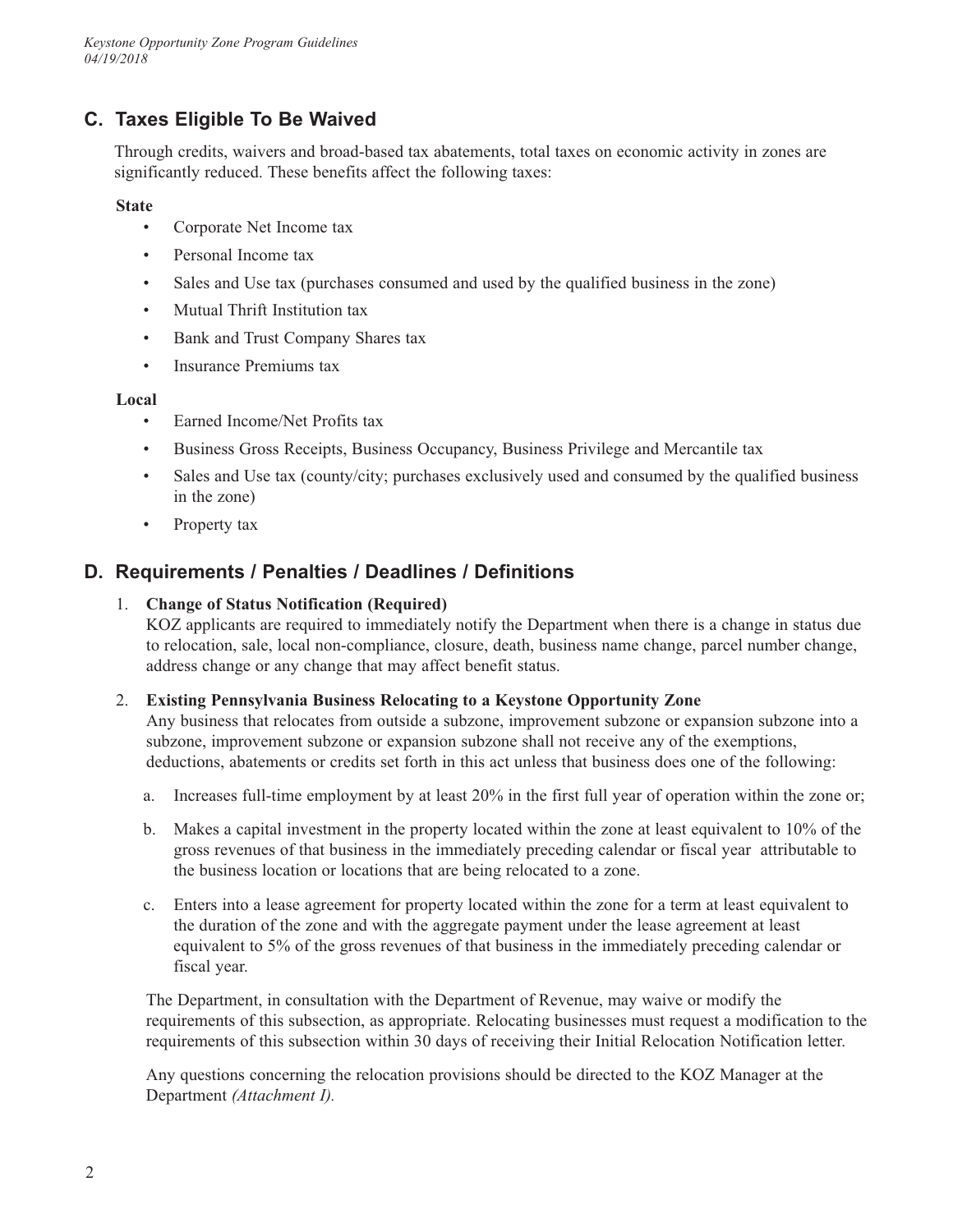#### 3. **Compliance**

All "qualified businesses" and "persons" must be in full compliance with all state and local tax laws, and building and housing code provisions, in order to claim exemptions, deductions, abatements or credits offered in the Act. The Department of Revenue reserves the right to conduct an audit of an applicant for benefits to ensure full compliance with the Act.

#### 4. **Illegal Alien Labor**

No person or business receiving a tax exemption, deduction, abatement or credit shall knowingly permit the labor services of an illegal alien in a zone. A person shall be deemed to have knowingly employed or knowingly permitted the prohibited services if he has active knowledge or has reason to know that such services have been provided.

 In the event of a violation, the Department or political subdivision awarding the tax exemption, deduction, abatement or credit under the Act shall require repayment of the amount of tax exemptions, deductions, abatements and credits received by it for the year or years in which such violation existed.

#### 5. **Penalty for violation of the Act**

Any party improperly receiving KOZ tax benefits must return all tax benefits received and will be subject to the applicable interest, civil and criminal penalty provisions in the Act.

#### 6. **Repayment of Benefits**

 Any qualified business located within a zone and receiving exemptions, deductions, abatements or credits under the Act, which relocates outside of the zone within the first five years of locating in a zone, may be required to refund all tax benefits received to state and local authorities as provided in the Act.

 Any business that fails to meet the relocation obligations set forth in paragraph D.2. above will be subject to revocation of future benefits and repayment of benefits previously received.

#### 7. **Deadlines**

- The deadline to file a KOZ application is December 31st of the year for which benefits are to be received.
- $\bullet$  . • The deadline for compliance with code violation deficiencies is December 31st of the year for which benefits are to be received.
- $\bullet$  . The deadline for compliance with tax payment obligations is February 5th of the year following the year for which benefits have been requested.
- $\bullet$  should be filed no later than January 15th of the calendar year in which the exemption certificate expires. Sales tax exemption certificates issued by the Department of Revenue expire on March 31st of each calendar year. To ensure that a sales tax exemption certificate does not lapse, the KOZ Application

#### 9. **Definitions**

- a. Applicant: a business, property owner, or resident with an approved KOZ application. An applicant is identified by a KOZ number assigned to an application.
- b. **Business Expansion:** an existing Pennsylvania business whose operations, equipment and employees remain at their present location when the business expands into a zone. If any part of the existing business operations, equipment or employees are relocated into the zone, the Department will deem such action a relocation.
- $c.$ **Business/Property Owner:** an association, partnership, corporation, sole proprietorship, limited liability corporation or employer.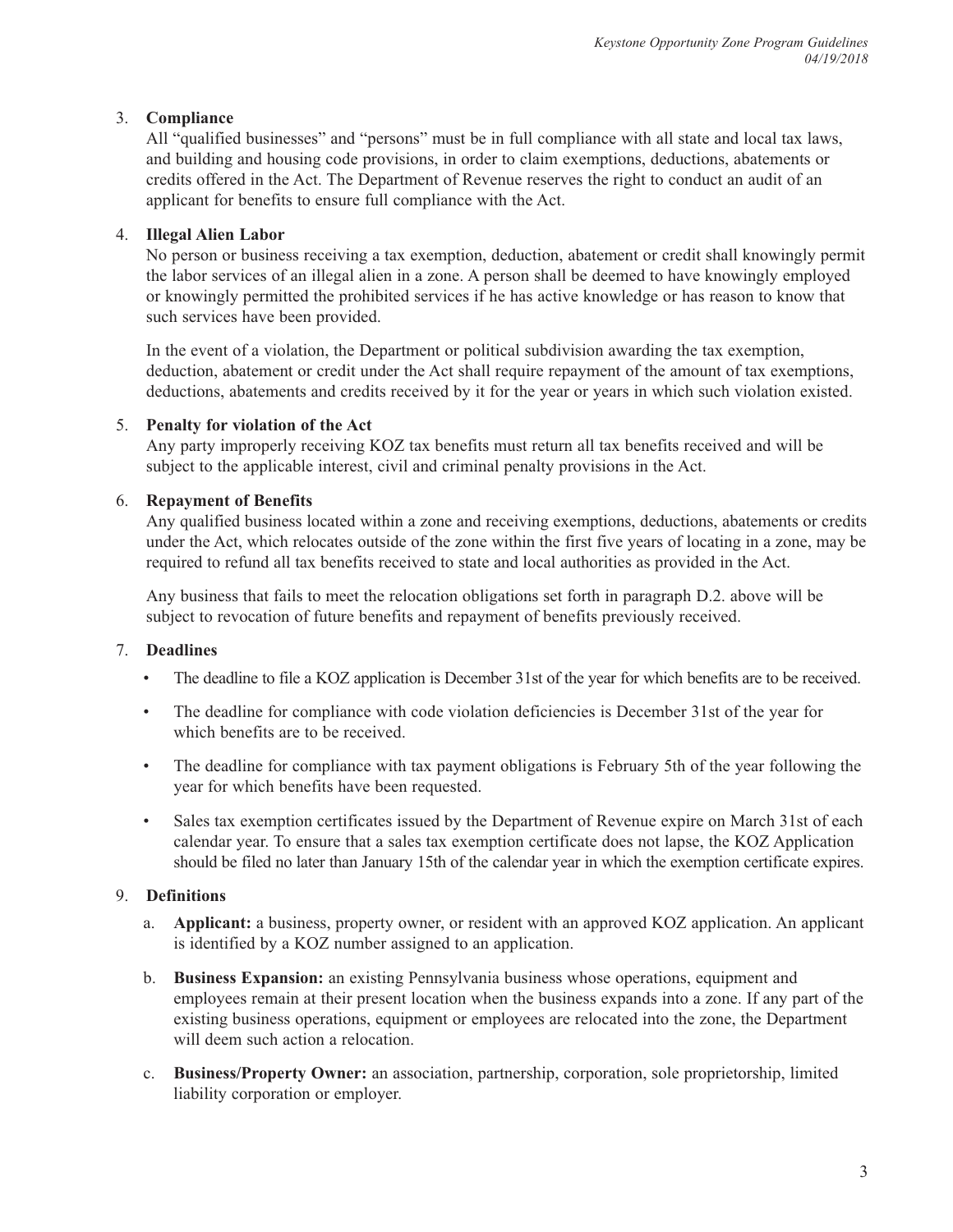- d. **Capital Investment:** (i) an undertaking to construct, repair, renovate, improve, equip, furnish, or acquire any building, structure, facility, or physical betterment or improvement; (ii) land; or (iii) furnishing, machinery, apparatus of equipment for building, structure, facility or physical betterment or improvement, the term includes soft costs related to the project.
- e. **Domicile:** the place where a person has a true and fixed home and principal establishment for an indefinite time and to which, whenever absent, that person intends to return. Domicile continues until another place of domicile is established.
- f. **Full-Time Employment:** for the purpose of determining relocation requirements compliance "fulltime employment" shall be defined as full-time, permanent employment in the specific industry sector within which the business operates.
- g. **Program Participant:** an approved entity (business/property owner, resident) participating in the KOZ program. The approved entity is identified by how it files with the federal government; an Employer Identification Number (EIN) for businesses and a social security number (SSN) for residents. A single program participant could submit multiple applications for multiple exemptions.
- h. **Out of State:** A business entity coming from another state that is submitting its initial KOZ application.
- $i$ . **Resident:** A person who is domiciled and resides in an area that is designated a Subzone.
- $\mathbf{i}$ . consultants, architectural fees, engineering fees, inspection fees, insurance, environmental assessment, legal fees, closing costs and contingencies. Soft costs may not exceed 10% of capital investment. **Soft Costs:** include items directly related to the completion of the project, e.g., professional services/
- k. **Start-up:** A business applicant that is a new entity or expansion of an existing entity that is not a relocation.

#### 10. **Nondiscrimination**

No assistance shall be awarded to an applicant under this program unless the applicant certifies that the applicant shall not discriminate against any employee or against any person seeking employment by reason of race, gender, creed, color, sexual orientation, gender identity or expression, or in violation of the Pennsylvania Human Relations Act, which prohibits discrimination on the basis of race, color, religious creed, ancestry, age, sex, national origin, handicap or disability, or in violation of any applicable federal laws.

#### 11. **Conflict of Interest Provision**

An officer, director, or employee of an applicant who is a party to or has a private interest in a project shall disclose the nature and extent of the interest to the governing body of the applicant, and may not vote on action of the applicant concerning the project, nor participate in the deliberations of the applicant concerning the project.

#### 12. **Project Records**

The applicant must maintain full and accurate records with respect to the project and must ensure adequate control over related parties in the project. The program office requires access to such records, as well as the ability to inspect all work, invoices, materials, and other relevant records at reasonable times and places. Upon request of the program office, the applicant must furnish all data, reports, contracts, documents, and other information relevant to the project.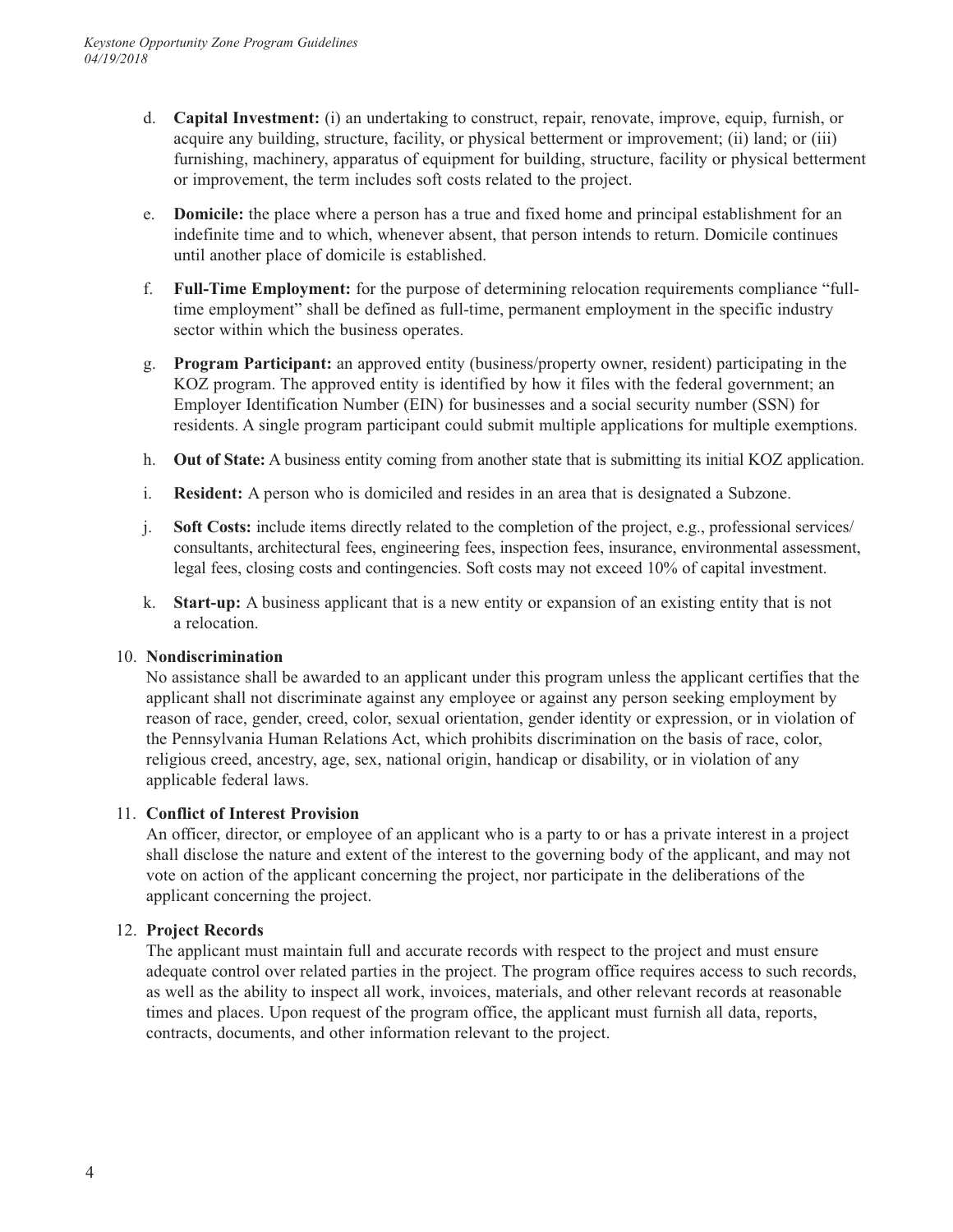## **E. Eligibility for Other Department Programs**

Keystone Opportunity Zone benefit recipients may be eligible for other programs administered by the Department. The Department's Single Application for Assistance can be completed to apply for financial assistance from the Department's various funding sources.

The Department encourages you to visit our web site and submit your Single Application for Assistance via on-line submission at dced.pa.gov. In addition, you may call the Department's Customer Service Center at 1-800-379-7448, or your local KOZ Regional Coordinator *(See Attachment II)*.

## **Section II – The Application Process**

## **A. General**

- 1. KOZ Applications by applicants that are property owners, businesses and residents and guidelines to assist with the completion of the KOZ Application may be accessed in the following manner:
	- a. **Applications must be completed online.** The guidelines to assist with the completion of the application may also be viewed online. The application and guidelines can be accessed by going to dced.pa.gov/koz. Your completed application will be electronically submitted to the Department and your local coordinator.
	- b. All questions marked with an asterisk must be completed on every application.
	- c. If you wish to obtain a copy of the guidelines please contact the Department's Customer Service Center at 1-800-379-7448 or download a copy at dced.pa.gov/koz
- 2. Applicants must file an annual application by December 31st of the year for which they are applying for benefits to maintain eligibility for KOZ benefits.

## **B. Approval Process**

- 1. Applicants must apply on an annual basis to maintain eligibility for KOZ benefits.
- 2. No qualified business may claim or receive an exemption, deduction, abatement or credit under the Act unless that qualified business is in full compliance with all state and local tax laws, ordinances and resolutions.
- 3. No qualified business or person may claim or receive an exemption, deduction, abatement or credit under the Act if any person or business with a 20% or greater interest in that qualified business is not in full compliance with all state and local tax laws, ordinances and resolutions.
- 4. No qualified business or person may claim or receive an exemption, deduction, abatement or credit under the Act unless that qualified businesss or person is in full compliance with all state and local zoning, building and housing laws, ordinances and codes. The Local Coordinator will determine compliance with local taxes and codes and forward the application to the Department within 15 business days of receipt of the application, whether or not the applicant is locally compliant.
- 5. The Department will assign an official KOZ file number to the application and forward the application to the Department of Revenue to determine state tax compliance and to the Department of Labor and Industry for Unemployment Compensation tax compliance.
- 6. Compliant applications will receive an approval letter from the Department. The approval letter is verification of eligibility to receive KOZ benefits from state and local entities.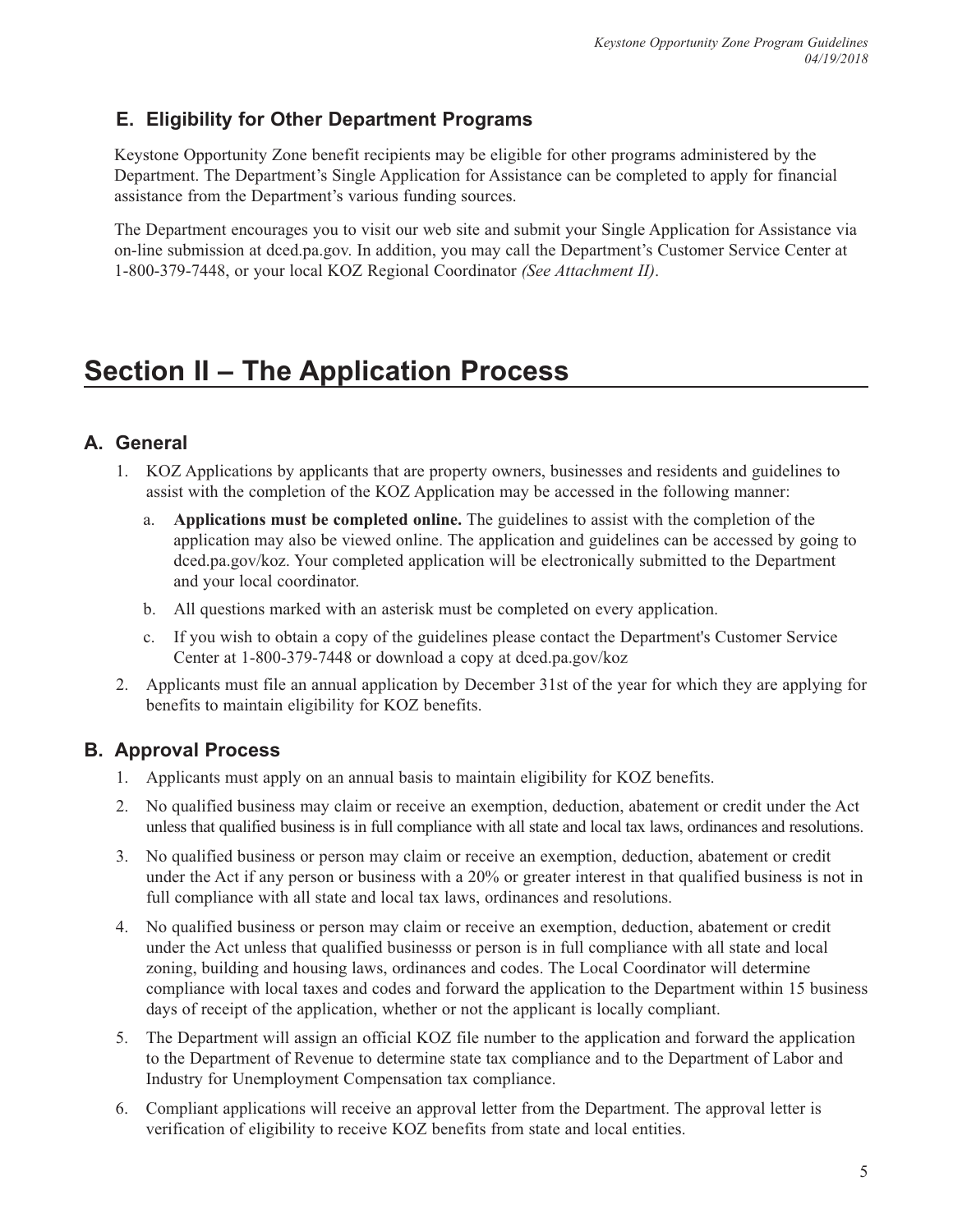- 7. Non-Compliant applicants will receive a letter from the Department directing the applicant to the appropriate agency to resolve the compliance issue.
- 8. Applications with code compliance issues must be compliant by December 31st of the calendar year for which the KOZ benefits are requested.
- 9. Applications with tax compliance issues must be compliant by February 5th of the calendar year following the calendar year for which non-compliance occurred.
- 10. Applicants receiving KOZ benefits must report a change in status due to relocation, sale, closure, local non-compliance issues, death, business name change, parcel number change, address change or any change that may affect benefit status on a KOZ Change of Status notification. The Change of Status notification must be completed online by going to dced.pa.gov/koz.

## **Section III – Extensions**

*\*\* This Section Pertains to Local Taxing Bodies Only \*\**

### **A. Extension of Unoccupied Parcels**

The Department may approve an application from political subdivisions to extend the exemptions, deductions, abatements and credits. For a parcel in a zone or Subzone that expires in 2013 or any year thereafte, the zone may be extended for an additional period of no less than seven years but no more than ten years from the date of occupancy or from the expiration date of the zone, as determined by the Department. For zones that expire in 2013, the extension shall apply to only those parcels that are unoccupied on February 14, 2012. For zones that expire after 2013, the extension shall apply to parcels that are unoccupied on a date determined by the Department.

 The application for extension of benefits must comply with the application process described in Section III B of these guidelines. The Department, in consultation with the Department of Revenue, shall review the application and, if approved, shall issue a certification of all tax exemptions, deductions, abatements or credits under the Act for the extended time within three months of receipt of the application.

#### **The Department must receive an application no later than three months prior to the expiration date of the Zone.**

### **B. Application Process**

Submit the following to the Department by the deadline(s) indicated above:

- 1. A KOZ Designation, Expansion & Extension Application, found at dced.pa.gov/koz.
- 2. A cover letter identifying the option (7 or 10 year extension) the applicant is selecting, if applicable.
- 3. A narrative that includes a description of the property, including the former use, present use, proposed future use and the strategic economic importance of the site. Identify the amount of the proposed capital investment and the proximity of the site to transportation modes including water, rail, air and major highways.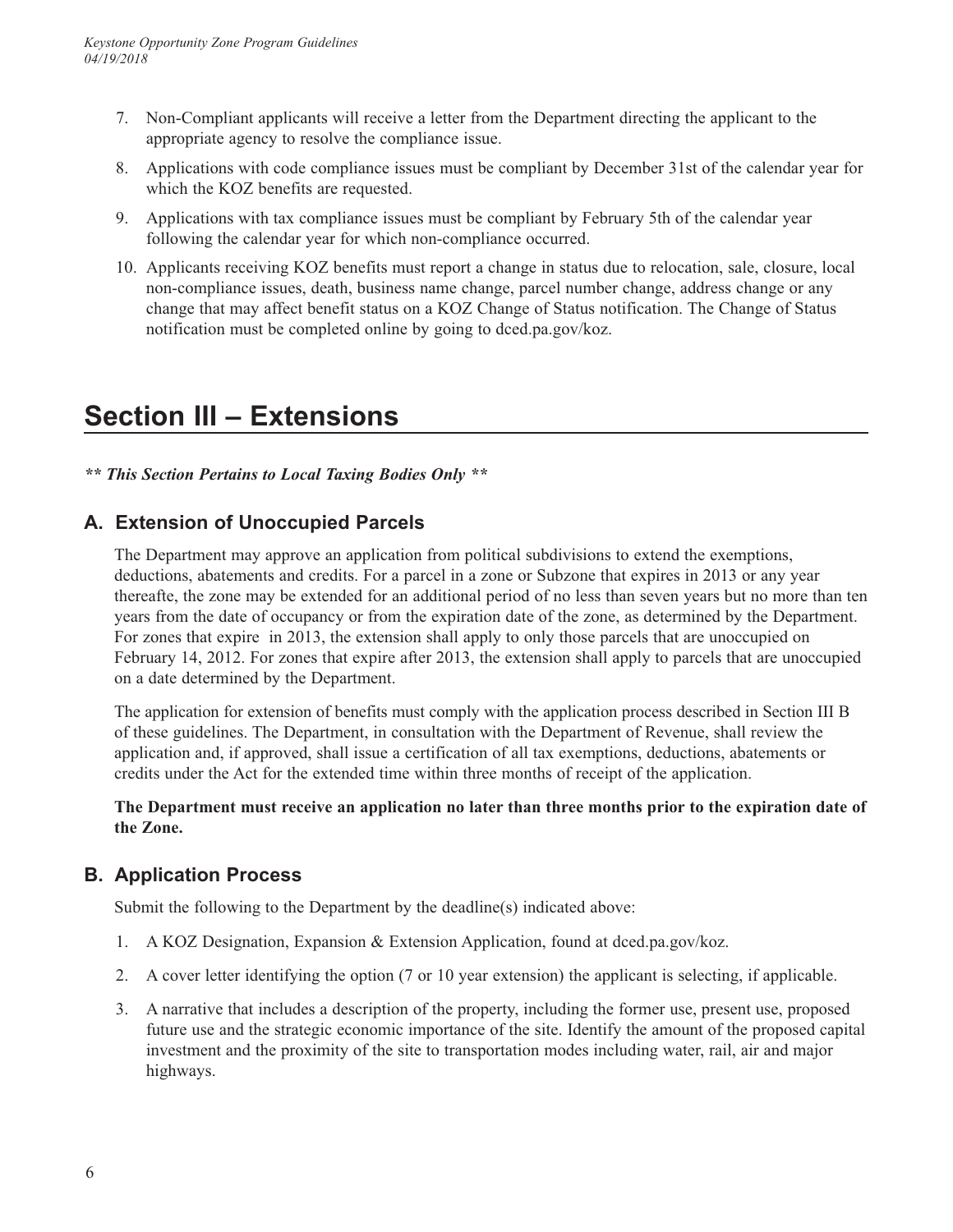- 4. A spread sheet listing the properties you are submitting for designation or extension (must contain the same information that is on the attached spread sheet sent by the Department). Name of property owner, location with complete address, municipality, school district, parcel numbers, acreage, dimensions of the site. All information must be included.
- 5. Photographs of the property to be designated or extended.
- 6. A detailed map of the proposed Zone, including geographic boundaries, total area and present use and conditions of the land and structures of the proposed zone.
- 7. A formal, binding ordinance or resolution passed by every political subdivision in which the proposed zone is located that specifically provides for all local tax exemptions, deductions, abatements or credits for persons and businesses set forth in this act.
- 8. Any PILOT agreements that may be executed in connection to the designation.
- 9. Evidence that the proposed zone shall meet at least two of the following criteria:
	- $\bullet$ At least 20% of the population is below the poverty level.
	- The unemployment rate is 1.25 times the statewide average.
	- $\bullet$ • At least 20% of all real property within a five-mile radius of the proposed zone in a nonurban area is deteriorated or underutilized.
	- $\bullet$  . • At least 20% of all real property within a one-mile radius of the proposed zone in an urban area is deteriorated or underutilized.
	- $\bullet$ • At least 20% of all occupied housing within a two-mile radius of the proposed zone in a nonurban area is deteriorated.
	- At least 20% of all occupied housing within a one-mile radius of the proposed zone in an urban area is deteriorated.
	- $\bullet$ • In an urban area, the median family income is 80% or less of the urban median family income for that metropolitan statistical area.
	- In an area other than an urban area, the median family income is 80% or less of the statewide nonurban median family income.
	- $\bullet$ • The population loss exceeds 10% in an area that includes the proposed zone and its surrounding area, but is not larger than the county or counties in which the proposed zone is located, based on census data for the period between 1980 and 1990 or census estimates since 2000 establishing a pattern of population loss.
	- $\bullet$ • The political subdivision in which the proposed zone is located has experienced a sudden and/or severe job loss.
	- $\bullet$  . • At least 33% of the real property in the proposed zone in a nonurban area would otherwise remain underdeveloped or nonperforming due to physical characteristics of the real property.
	- The area has substantial real property with adequate infrastructure and energy to support new or expanded development.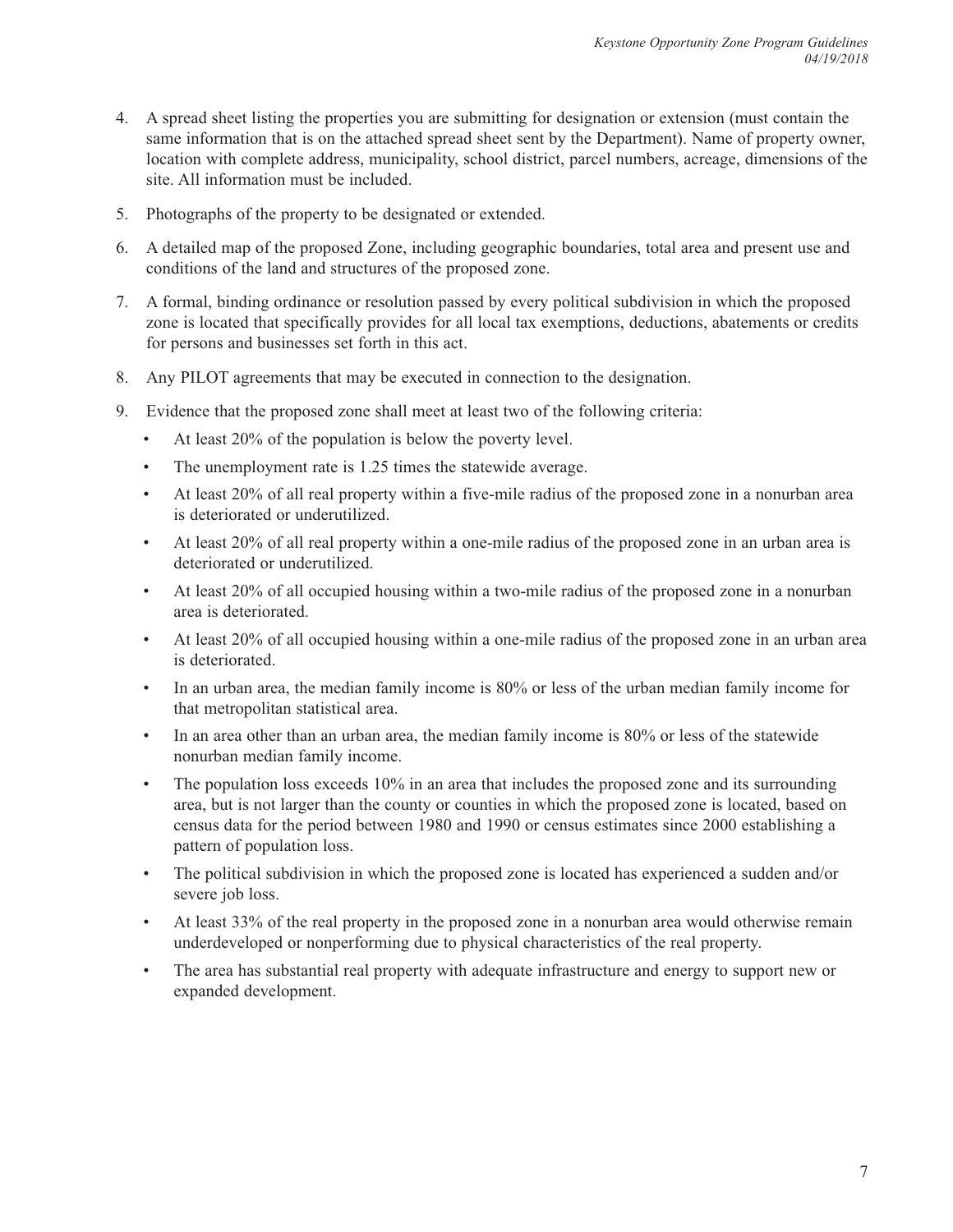## **Attachment I – Contacts**

## **Department of Community & Economic Development (DCED)**

#### **Tara Santore**

KOZ Manager 400 North Street, 4th Floor Commonwealth Keystone Building Harrisburg, PA 17120-0225 Phone: (717) 346-0327 Fax: (717) 772-3581 E-mail: tsantore@pa.gov

#### **Tracy Brown**

 Harrisburg, PA 17120 Economic Development Analyst 400 North Street, 4th Floor Commonwealth Keystone Building Phone: (717) 720-7428 Fax: (717) 772-3581 E-mail: tracbrown@pa.gov

#### **Cathy Phoenix**

 Harrisburg, PA 17120 Economic Development Analyst 400 North Street, 4th Floor Commonwealth Keystone Building Phone: (717) 720-7421 Fax: (717) 772-3581 E-mail: caphoenix@pa.gov

## **Department of Revenue (DOR)**

 Harrisburg, PA 17128-0905 Phone: (717) 772-3896 Fax: (717) 705-8994 **Matthew Forti** DCED Liaison / KOZ Coordinator 11th Floor, Strawberry Square E-mail: mforti@pa.gov

## **Department of Labor & Industry (L&I)**

 Harrisburg, PA 17121 Room 916 Labor & Industry Building 7th and Forster Street Phone: (717) 772-2021 (866) 403-6163 (option 1) Fax: (717) 787-8373 E-mail: uctides@pa.gov

### **Local Tax and Code Issues**

Local tax and government issues should be directed to the appropriate local authority.